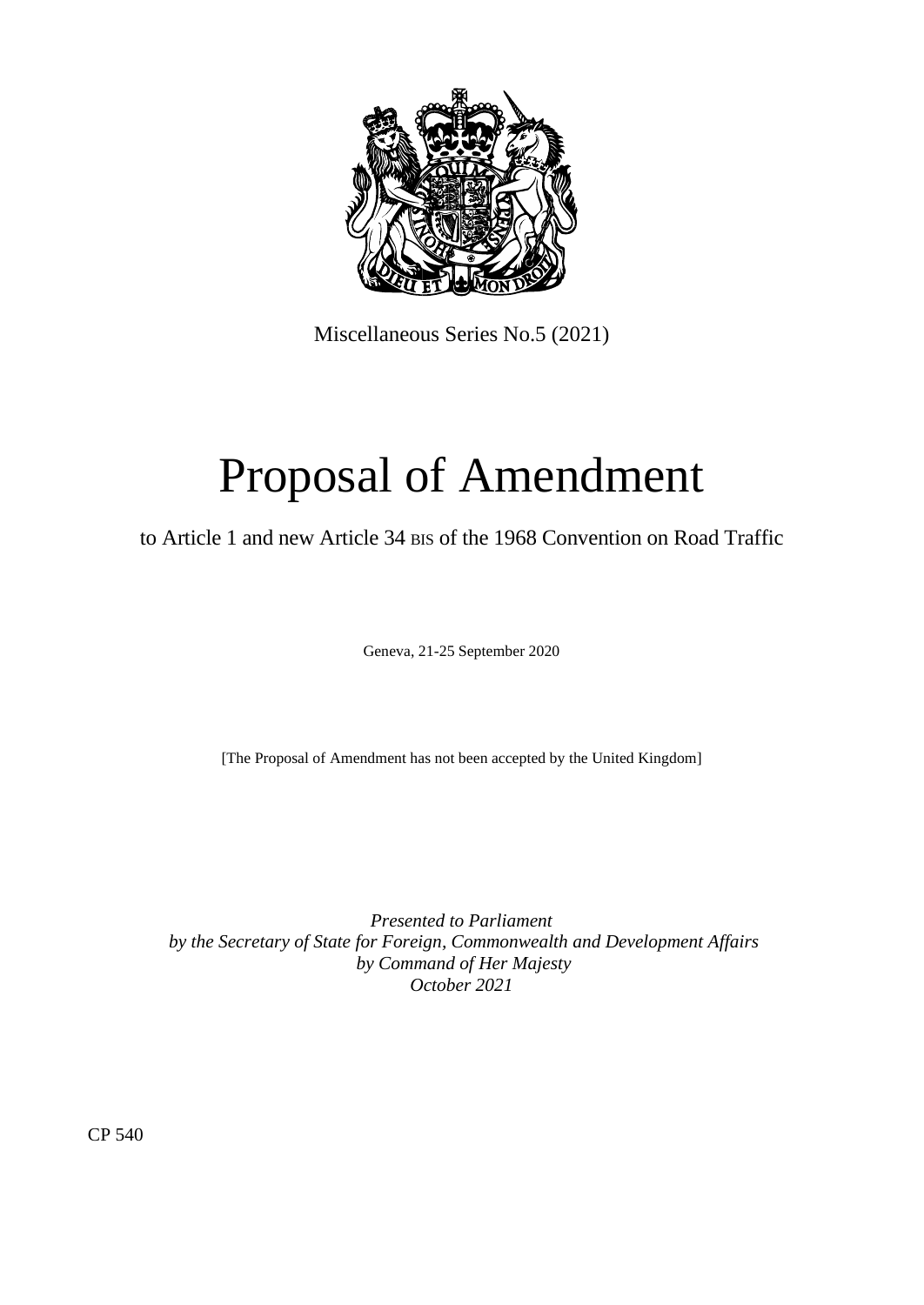

© Crown copyright 2021

This publication is licensed under the terms of the Open Government Licence v3.0 except where otherwise stated. To view this licence, visit [nationalarchives.gov.uk/doc/open-government-licence/version/3](http://www.nationalarchives.gov.uk/doc/open-government-licence/version/3)

Where we have identified any third party copyright information you will need to obtain permission from the copyright holders concerned.

This publication is available at [www.gov.uk/official-documents](http://www.gov.uk/official-documents)

Any enquiries regarding this publication should be sent to us at Treaty Section, Foreign, Commonwealth and Development Office, King Charles Street, London, SW1A 2AH

ISBN 978-1-5286-2925-6 E02679225 10/21

Printed on paper containing 75% recycled fibre content minimum

Printed in the UK by HH Associates Ltd. on behalf of the Controller of Her Majesty's Stationery Office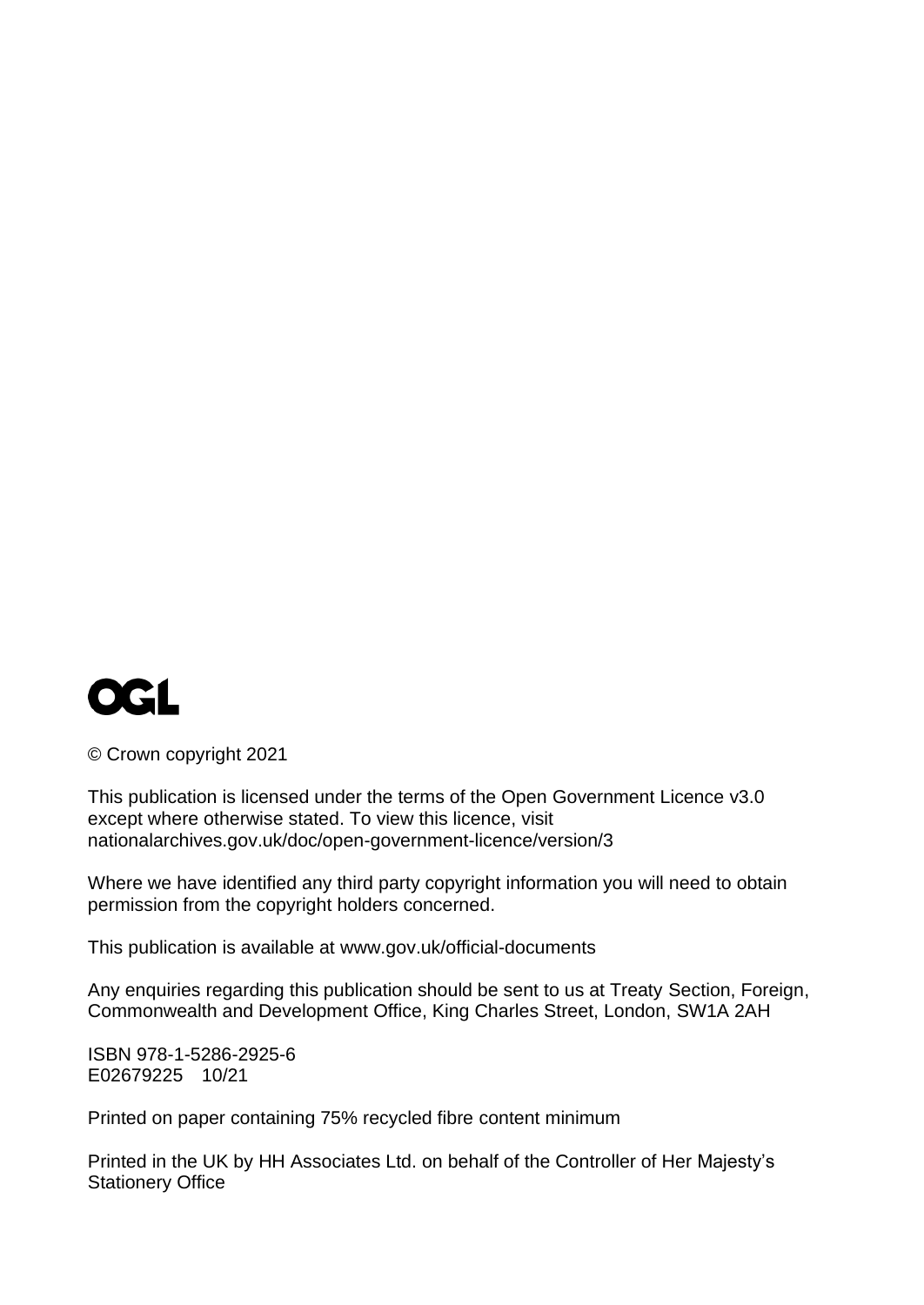## **PROPOSAL OF AMENDMENT TO ARTICLE 1 AND NEW ARTICLE 34 BIS OF THE 1968 CONVENTION ON ROAD TRAFFIC**

Amendment of Article 1:

Two new definitions "ab" and "ac" are added, to read:

### ARTICLE 1

#### **Definitions**

- (ab) "Automated driving system" refers to a vehicle system that uses both hardware and software to exercise dynamic control of a vehicle on a sustained basis.
- (ac) "Dynamic control" refers to carrying out all the real-time operational and tactical functions required to move the vehicle. This includes controlling the vehicle's lateral and longitudinal motion, monitoring the road, responding to events in the road traffic, and planning and signalling for manoeuvres.

Insertion of new Article 34 bis:

A new article "Article 34 bis" is added, to read:

#### ARTICLE 34 bis

#### **Automated driving**

The requirement that every moving vehicle or combination of vehicles shall have a driver is deemed to be satisfied while the vehicle is using an automated driving system which complies with:

- (a) domestic technical regulations, and any applicable international legal instrument, concerning wheeled vehicles, equipment and parts which can be fitted and/or be used on wheeled vehicles, and
- (b) domestic legislation governing operation.

The effect of this Article is limited to the territory of the Contracting Party where the relevant domestic technical regulations and legislation governing operation apply.